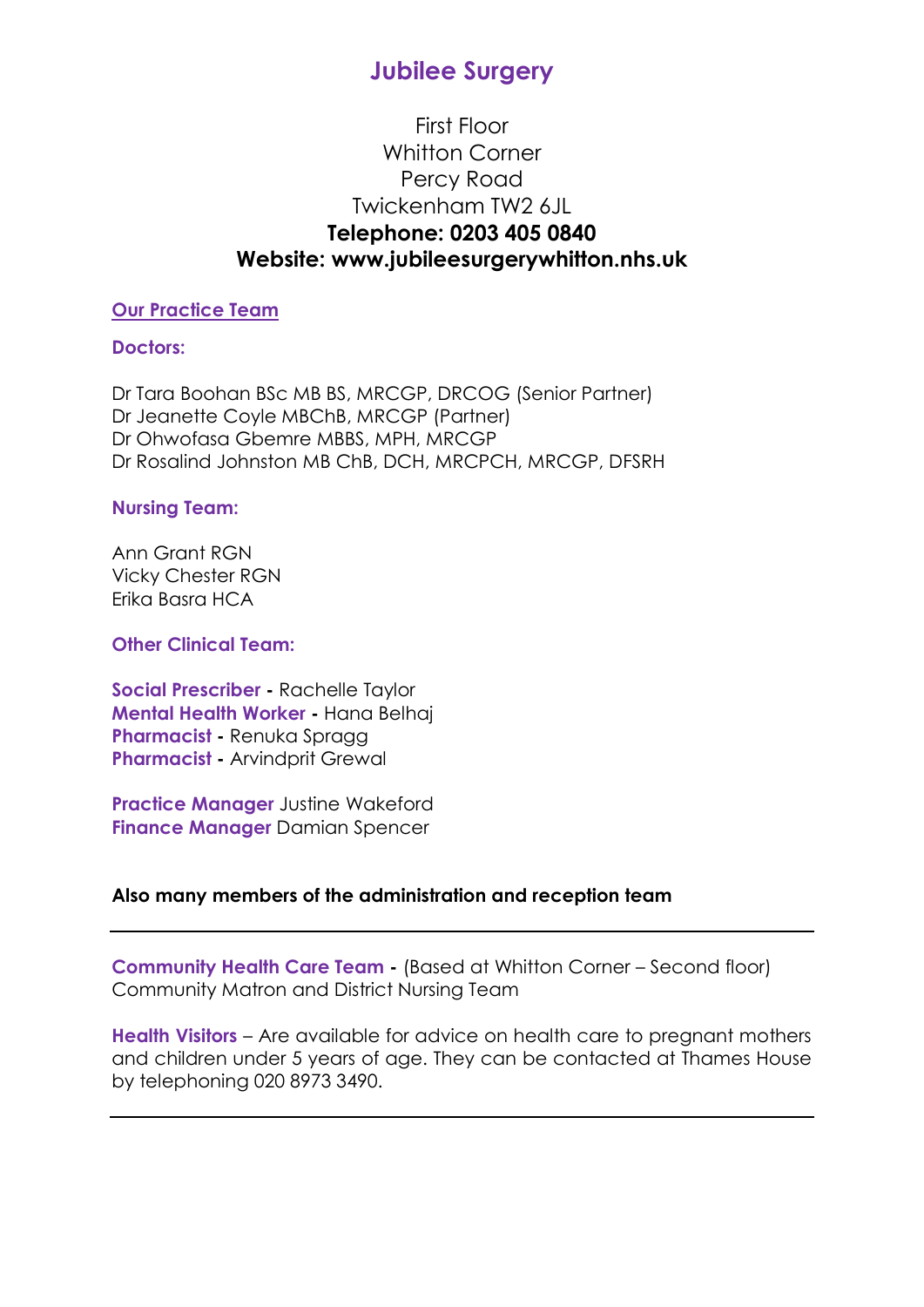#### **Welcome to Jubilee Surgery**

This leaflet will help you make the best use of the services we provide. We work as a team and hope you will find us caring, efficient and friendly.

If you have any comments or suggestions regarding the Practice, we would be interested to hear them. Please write to the Practice Manager, Justine Wakeford or hand them to the receptionist.

## **Reception Opening Hours**

Monday to Friday 8.00am to 6.30pm

Lunchtime closure from 1.00pm to 2.00pm daily

Phone lines open 8.15am-1.00pm & 2.00pm-6.30pm Monday to Friday

We also offer some extended hours appointments on Monday evenings. Times may be subject to variation during holiday periods.

## **Appointments**

To book an appointment please phone **020 3405 0840**.

Routine nursing appointments can also be booked online if you are registered for Patient Access services.

If you wish to see a specific doctor, please inform the receptionist and you will be offered the first available routine appointment which could be three weeks wait.

You may consult any doctor you wish, however if the problem is urgent, you will be seen as soon as possible by whichever doctor is available. If possible please phone for an **urgent** appointment **between 8.15 until 9.30am**.

Please cancel an appointment if you are unable to attend, so that it can be offered to another patient.

We provide an SMS messaging service which sends automatic text message reminders for upcoming appointments (providing we have a mobile number for you on your records). This service allows you to cancel your appointment via text reply if needed. Please ensure we have the correct mobile number listed for you.

## **Home Visits**

If you are too ill to attend surgery or are housebound, a visit can be arranged by telephoning 020 3405 0840 between 8.30 and 10.00am, so that the doctor can plan their rounds. Please tell the receptionist if your problem is urgent.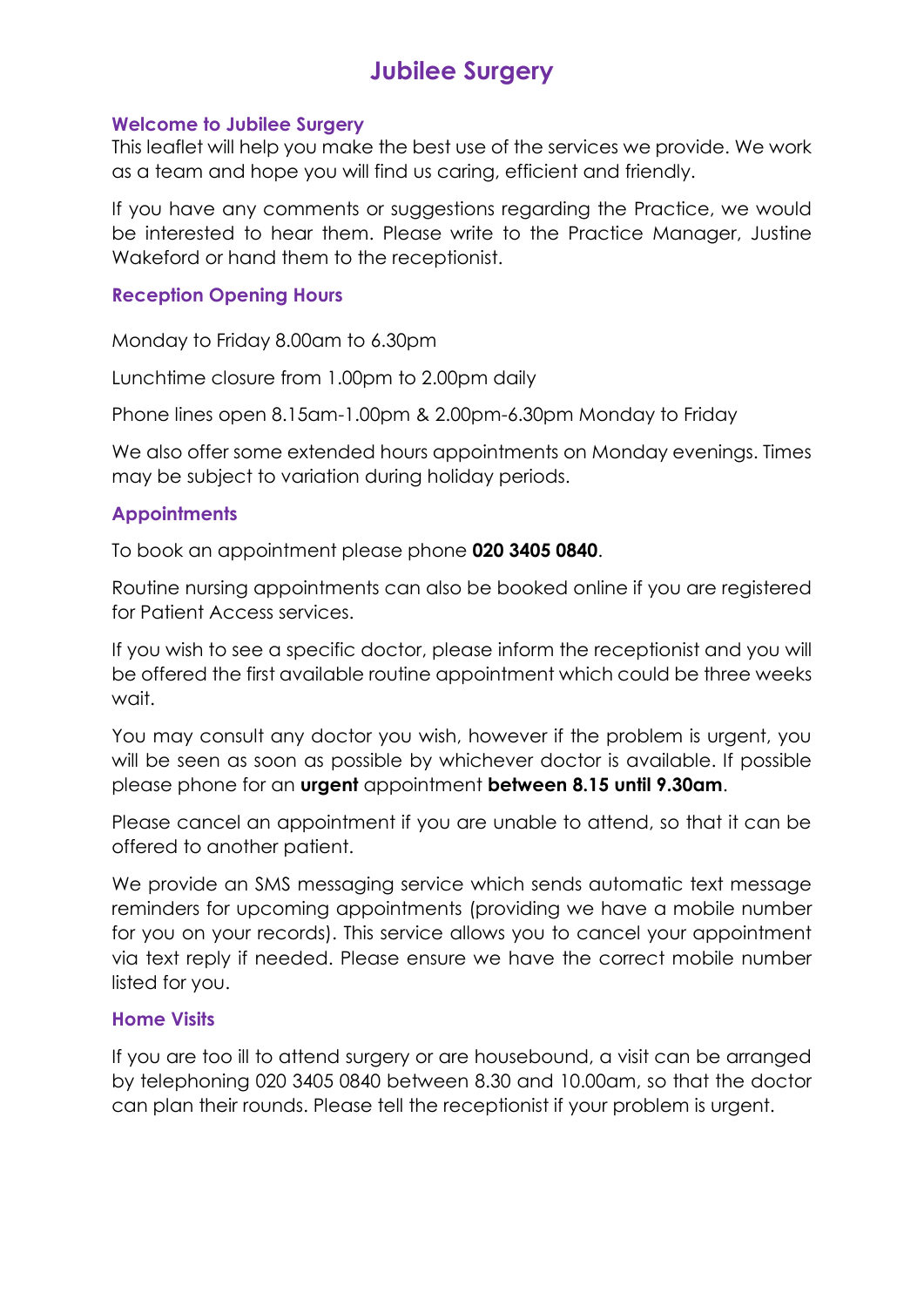## **Nursing Team**

The nurses are available by appointment at various times during the week for general advice and help with:

- Immunisations including children
- Dietary advice
- Wound care and dressings
- Cervical smears
- Blood pressure and weight checks
- Contraception
- Asthma and COPD care
- Diabetes care
- Anticoagulation
- Heart disease prevention

#### **Repeat Prescriptions**

Prescriptions can be requested in writing, via the Jubilee Surgery website, through a nominated chemist or via Patient Access services**. Requests cannot be taken over the telephone.** For leaving prescription requests when the surgery is closed, there is a wooden box on the reception desk or a black post box located outside Whitton Corner main entrance.

Medication reviews will be necessary from time to time. Please ensure you are up to date with your reviews as this may prevent you from receiving your medication upon request.

## **PLEASE ALLOW 2 WORKING DAYS BEFORE COLLECTION**.

#### **Non NHS Services**

(fee payable in advance)

This applies to certain medical examinations, reports, claim forms, certificates, passport applications and some vaccinations. Please enquire at reception for details.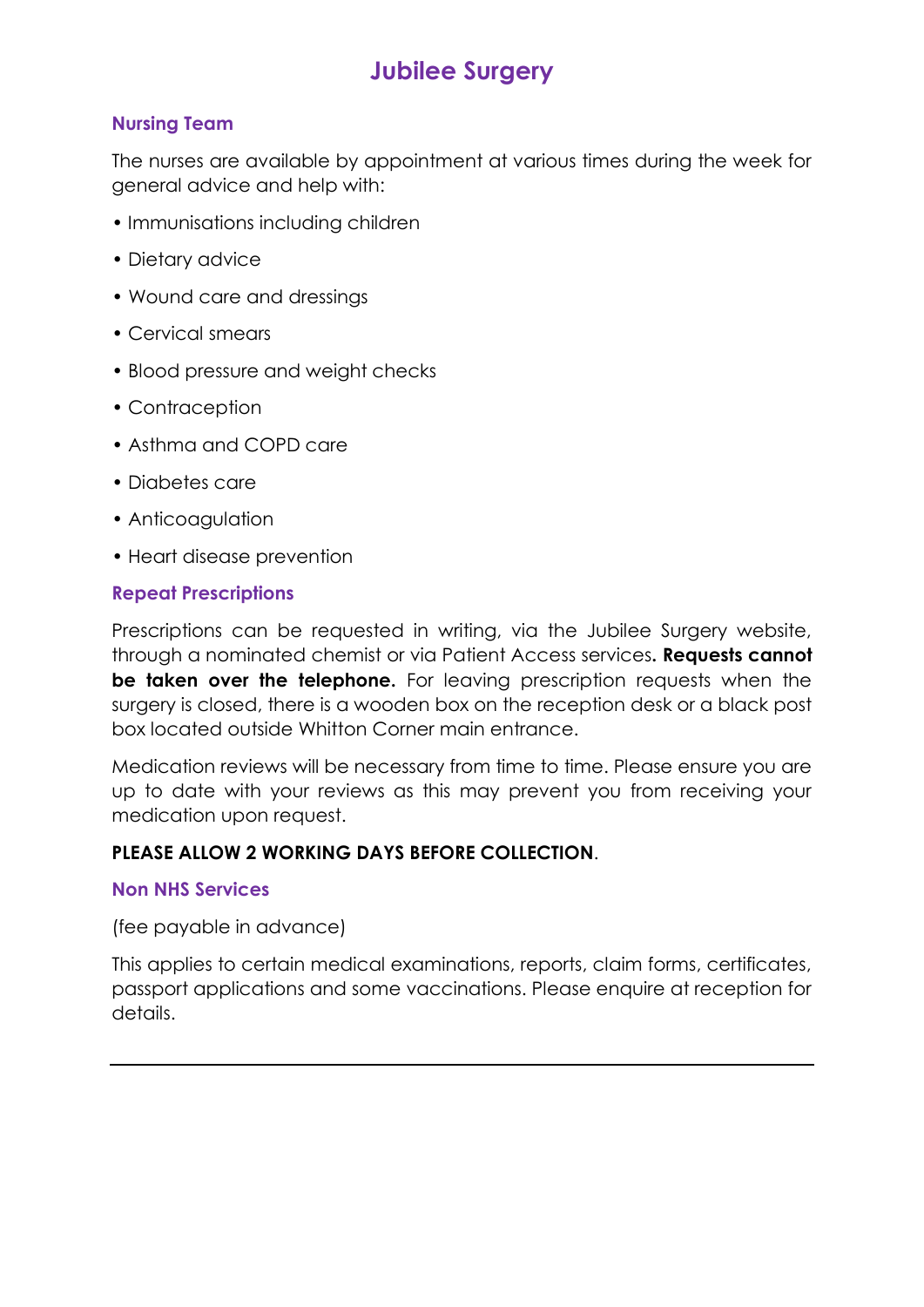#### **Information for Patients and Visitors**

#### **Disabled Access**

Access to Jubilee Surgery is provided by both stairs and lifts. A wheelchair is also available for use in the surgery for those mobility issues. Disabled parking is available. Disabled toilets are available throughout the building.

## **Parking**

Parking is limited at Whitton Corner but available in surrounding roads.

#### **How to Register at Jubilee Surgery**

Please collect registration forms from our reception or download them from our website. Jubilee Surgery requires proof of ID and proof of address (within the practice boundary) in order to register you. Your registration will be processed as soon as possible of submitting your forms and additional documentation.

#### **Patient Access Online Service**

Registering for Patient Access Online services allows you to order repeat prescriptions, book routine appointments with the nurse, and see certain aspects of your medical records.

To register for Patient Access services can either visit:

<https://patient.emisaccess.co.uk/Register>

and follow the instructions,

OR

Visit the surgery reception desk where we will be happy to help

#### **Out of Hours Service**

East Berkshire is our out-of-hours provider. They can be contacted on 03000 240 000 when the surgery is closed. Our answer phone will also give details of the out-of-hours provider's contact details.

#### **Walk in Centre** – 020 8714 4004

There is a walk-in centre based at Teddington Memorial Hospital, Hampton Road, Teddington, TW11 0JL. The opening hours are 8.00am until 10.00pm Monday to Friday and 8.00am until 9.00pm at weekends.

#### **The RGPA Hub**

In April 2017 a GP hub opened at Teddington Memorial Hospital, provided by Richmond GP Alliance (RGPA). The GP hub gives Richmond residents